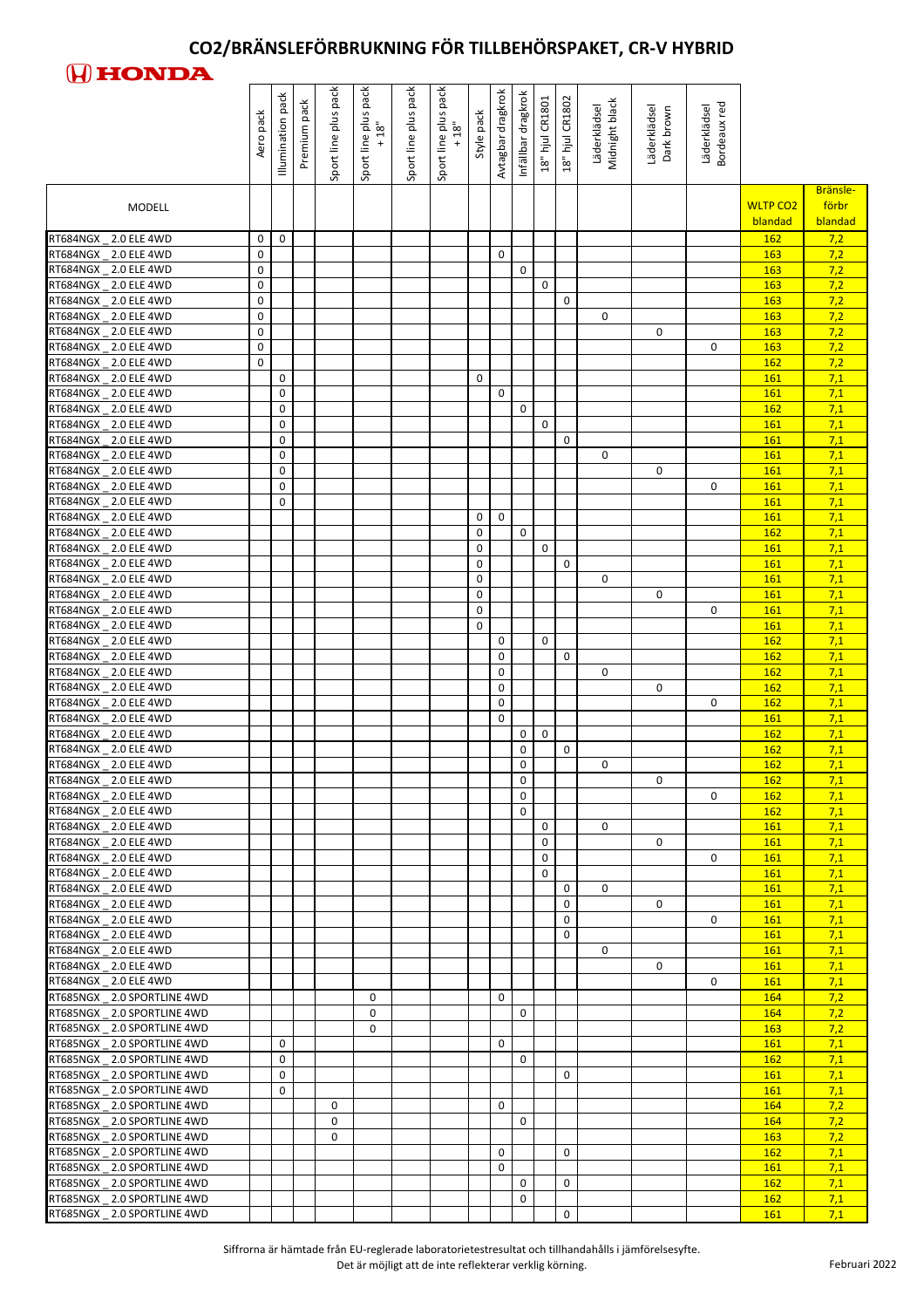

|                                                                    | pack<br>Aero             | Illumination pack | pack<br>Premium | Sport line plus pack | pack<br>Sport line plus<br>18"<br>$\ddot{}$ | pack<br>Sport line plus | Sport line plus pack<br>18" | Style pack | Avtagbar dragkrok | Infällbar dragkrok      | 18" hjul CR1801 | 18" hjul CR1802 | Midnight black<br>Läderklädsel | Läderklädsel<br>Dark brown | Bordeaux red<br>Läderklädsel |                            |                              |
|--------------------------------------------------------------------|--------------------------|-------------------|-----------------|----------------------|---------------------------------------------|-------------------------|-----------------------------|------------|-------------------|-------------------------|-----------------|-----------------|--------------------------------|----------------------------|------------------------------|----------------------------|------------------------------|
| <b>MODELL</b>                                                      |                          |                   |                 |                      |                                             |                         |                             |            |                   |                         |                 |                 |                                |                            |                              | <b>WLTP CO2</b><br>blandad | Bränsle-<br>förbr<br>blandad |
| 2.0 LIFESTYLE - 4WD<br>RT686NGN                                    | 0                        |                   |                 |                      |                                             |                         |                             |            | 0                 |                         |                 |                 |                                |                            |                              | 164                        | 7,2                          |
| 2.0 LIFESTYLE - 4WD<br>RT686NGN<br>RT686NGN 2.0 LIFESTYLE - 4WD    | 0<br>0                   |                   |                 |                      |                                             |                         |                             |            |                   | $\mathbf 0$             | 0               |                 |                                |                            |                              | 164<br>163                 | 7,2<br>7,2                   |
| RT686NGN 2.0 LIFESTYLE - 4WD                                       | 0                        |                   |                 |                      |                                             |                         |                             |            |                   |                         |                 | 0               |                                |                            |                              | 163                        | 7,2                          |
| RT686NGN 2.0 LIFESTYLE - 4WD                                       | 0                        |                   |                 |                      |                                             |                         |                             |            |                   |                         |                 |                 | 0                              |                            |                              | 163                        | 7,2                          |
| RT686NGN 2.0 LIFESTYLE - 4WD<br>RT686NGN 2.0 LIFESTYLE - 4WD       | 0<br>0                   |                   |                 |                      |                                             |                         |                             |            |                   |                         |                 |                 |                                | 0                          | 0                            | 163<br>163                 | 7,2                          |
| RT686NGN 2.0 LIFESTYLE - 4WD                                       | 0                        |                   |                 |                      |                                             |                         |                             |            |                   |                         |                 |                 |                                |                            |                              | <b>163</b>                 | 7,2<br>7,2                   |
| RT686NGN 2.0 LIFESTYLE - 4WD                                       |                          |                   |                 |                      |                                             |                         |                             | 0          | $\mathbf 0$       |                         |                 |                 |                                |                            |                              | 162                        | 7,1                          |
| RT686NGN 2.0 LIFESTYLE - 4WD                                       |                          |                   |                 |                      |                                             |                         |                             | 0          |                   | $\mathbf 0$             |                 |                 |                                |                            |                              | 162                        | 7,1                          |
| RT686NGN 2.0 LIFESTYLE - 4WD<br>RT686NGN 2.0 LIFESTYLE - 4WD       |                          |                   |                 |                      |                                             |                         |                             | 0<br>0     |                   |                         | $\mathbf 0$     | 0               |                                |                            |                              | <b>162</b><br><b>162</b>   | 7,1<br>7,1                   |
| RT686NGN 2.0 LIFESTYLE - 4WD                                       |                          |                   |                 |                      |                                             |                         |                             | 0          |                   |                         |                 |                 | 0                              |                            |                              | 161                        | 7,1                          |
| RT686NGN 2.0 LIFESTYLE - 4WD                                       |                          |                   |                 |                      |                                             |                         |                             | 0          |                   |                         |                 |                 |                                | 0                          |                              | 161                        | 7,1                          |
| RT686NGN 2.0 LIFESTYLE - 4WD<br>RT686NGN 2.0 LIFESTYLE - 4WD       |                          |                   |                 |                      |                                             |                         |                             | 0<br>0     |                   |                         |                 |                 |                                |                            | $\mathbf 0$                  | 161<br><b>161</b>          | 7,1<br>7,1                   |
| RT686NGN 2.0 LIFESTYLE - 4WD                                       |                          |                   |                 |                      |                                             |                         |                             |            | 0                 |                         | $\mathbf{0}$    |                 |                                |                            |                              | 162                        | 7,2                          |
| RT686NGN 2.0 LIFESTYLE - 4WD                                       |                          |                   |                 |                      |                                             |                         |                             |            | 0                 |                         |                 | $\mathbf 0$     |                                |                            |                              | <b>162</b>                 | 7,2                          |
| RT686NGN<br>2.0 LIFESTYLE - 4WD                                    |                          |                   |                 |                      |                                             |                         |                             |            | 0                 |                         |                 |                 | 0                              |                            |                              | <b>162</b>                 | 7,1                          |
| RT686NGN 2.0 LIFESTYLE - 4WD<br>RT686NGN<br>2.0 LIFESTYLE - 4WD    |                          |                   |                 |                      |                                             |                         |                             |            | 0<br>0            |                         |                 |                 |                                | 0                          | 0                            | <b>162</b><br><b>162</b>   | 7,1<br>7,1                   |
| RT686NGN 2.0 LIFESTYLE - 4WD                                       |                          |                   |                 |                      |                                             |                         |                             |            | 0                 |                         |                 |                 |                                |                            |                              | 162                        | 7,1                          |
| RT686NGN 2.0 LIFESTYLE - 4WD                                       |                          |                   |                 |                      |                                             |                         |                             |            |                   | 0                       | $\mathbf 0$     |                 |                                |                            |                              | <b>163</b>                 | 7,2                          |
| RT686NGN 2.0 LIFESTYLE - 4WD                                       |                          |                   |                 |                      |                                             |                         |                             |            |                   | 0                       |                 | 0               |                                |                            |                              | <b>163</b>                 | 7,2                          |
| RT686NGN 2.0 LIFESTYLE - 4WD<br>RT686NGN 2.0 LIFESTYLE - 4WD       |                          |                   |                 |                      |                                             |                         |                             |            |                   | $\mathbf 0$             |                 |                 | $\Omega$                       |                            |                              | <b>162</b>                 | 7,2                          |
| RT686NGN 2.0 LIFESTYLE - 4WD                                       |                          |                   |                 |                      |                                             |                         |                             |            |                   | 0<br>0                  |                 |                 |                                | 0                          | $\mathbf{0}$                 | <b>162</b><br><b>162</b>   | 7,2<br>7,2                   |
| RT686NGN 2.0 LIFESTYLE - 4WD                                       |                          |                   |                 |                      |                                             |                         |                             |            |                   | 0                       |                 |                 |                                |                            |                              | <b>162</b>                 | 7,1                          |
| RT686NGN 2.0 LIFESTYLE - 4WD                                       |                          |                   |                 |                      |                                             |                         |                             |            |                   |                         | 0               |                 | 0                              |                            |                              | <b>162</b>                 | 7,1                          |
| RT686NGN 2.0 LIFESTYLE - 4WD<br>RT686NGN 2.0 LIFESTYLE - 4WD       |                          |                   |                 |                      |                                             |                         |                             |            |                   |                         | 0<br>0          |                 |                                | $\Omega$                   | $\mathbf{0}$                 | <b>162</b><br><b>162</b>   | 7,1<br>7,1                   |
| RT686NGN 2.0 LIFESTYLE - 4WD                                       |                          |                   |                 |                      |                                             |                         |                             |            |                   |                         | $\mathbf{0}$    |                 |                                |                            |                              | <b>162</b>                 | 7,1                          |
| RT686NGN 2.0 LIFESTYLE - 4WD                                       |                          |                   |                 |                      |                                             |                         |                             |            |                   |                         |                 | $\mathbf{0}$    | $\mathbf 0$                    |                            |                              | <b>162</b>                 | 7,1                          |
| RT686NGN 2.0 LIFESTYLE - 4WD                                       |                          |                   |                 |                      |                                             |                         |                             |            |                   |                         |                 | 0               |                                | $\Omega$                   |                              | <b>162</b>                 | 7,1                          |
| RT686NGN 2.0 LIFESTYLE - 4WD<br>RT686NGN 2.0 LIFESTYLE - 4WD       |                          |                   |                 |                      |                                             |                         |                             |            |                   |                         |                 | 0<br>$\Omega$   |                                |                            | 0                            | <b>162</b><br><b>162</b>   | 7,1<br>7,1                   |
| RT686NGN 2.0 LIFESTYLE - 4WD                                       |                          |                   |                 |                      |                                             |                         |                             |            |                   |                         |                 |                 | $\mathbf{0}$                   |                            |                              | <b>161</b>                 | 7,1                          |
| RT686NGN 2.0 LIFESTYLE - 4WD                                       |                          |                   |                 |                      |                                             |                         |                             |            |                   |                         |                 |                 |                                | 0                          |                              | <b>161</b>                 | 7,1                          |
| RT686NGN _ 2.0 LIFESTYLE - 4WD                                     |                          |                   |                 |                      |                                             |                         |                             |            |                   |                         |                 |                 |                                |                            | $\mathbf{0}$                 | <b>161</b>                 | 7,1                          |
| RT688NKNX 2.0 EXECUTIVE - 4WD<br>RT688NKNX 2.0 EXECUTIVE - 4WD     | $\Omega$<br>$\mathbf{0}$ |                   |                 |                      |                                             |                         |                             |            | $\mathbf 0$       | 0                       |                 |                 |                                |                            |                              | <b>165</b><br><b>166</b>   | 7,3<br>7,3                   |
| RT688NKNX 2.0 EXECUTIVE - 4WD                                      | 0                        |                   |                 |                      |                                             |                         |                             |            |                   |                         | 0               |                 |                                |                            |                              | <b>165</b>                 | 7,3                          |
| RT688NKNX 2.0 EXECUTIVE - 4WD                                      | 0                        |                   |                 |                      |                                             |                         |                             |            |                   |                         |                 | 0               |                                |                            |                              | <b>165</b>                 | 7,3                          |
| RT688NKNX 2.0 EXECUTIVE - 4WD                                      | $\mathbf{0}$             |                   |                 |                      |                                             |                         |                             |            |                   |                         |                 |                 |                                |                            |                              | 164                        | 7,3                          |
| RT688NKNX 2.0 EXECUTIVE - 4WD<br>RT688NKNX 2.0 EXECUTIVE - 4WD     |                          |                   |                 |                      |                                             |                         |                             | 0<br>0     | 0                 | $\mathbf 0$             |                 |                 |                                |                            |                              | 164<br>164                 | 7,2<br>7,2                   |
| RT688NKNX 2.0 EXECUTIVE - 4WD                                      |                          |                   |                 |                      |                                             |                         |                             | 0          |                   |                         | $\Omega$        |                 |                                |                            |                              | <b>163</b>                 | 7,2                          |
| RT688NKNX 2.0 EXECUTIVE - 4WD                                      |                          |                   |                 |                      |                                             |                         |                             | 0          |                   |                         |                 | 0               |                                |                            |                              | <b>163</b>                 | 7,2                          |
| RT688NKNX 2.0 EXECUTIVE - 4WD                                      |                          |                   |                 |                      |                                             |                         |                             | 0          |                   |                         |                 |                 |                                |                            |                              | <b>163</b>                 | 7,2                          |
| RT688NKNX _ 2.0 EXECUTIVE - 4WD<br>RT688NKNX 2.0 EXECUTIVE - 4WD   |                          |                   |                 |                      |                                             |                         |                             |            | $\mathbf 0$<br>0  |                         | $\Omega$        | 0               |                                |                            |                              | 164<br>164                 | 7,2<br>7,2                   |
| RT688NKNX 2.0 EXECUTIVE - 4WD                                      |                          |                   |                 |                      |                                             |                         |                             |            | 0                 |                         |                 |                 |                                |                            |                              | <b>164</b>                 | 7,2                          |
| RT688NKNX 2.0 EXECUTIVE - 4WD                                      |                          |                   |                 |                      |                                             |                         |                             |            |                   | 0                       | $\mathbf 0$     |                 |                                |                            |                              | 164                        | 7,2                          |
| RT688NKNX _ 2.0 EXECUTIVE - 4WD                                    |                          |                   |                 |                      |                                             |                         |                             |            |                   | $\mathbf 0$<br>$\Omega$ |                 | $\mathbf 0$     |                                |                            |                              | <b>164</b>                 | 7,2                          |
| RT688NKNX _ 2.0 EXECUTIVE - 4WD<br>RT688NKNX _ 2.0 EXECUTIVE - 4WD |                          |                   |                 |                      |                                             |                         |                             |            |                   |                         | 0               |                 |                                |                            |                              | 164<br><b>163</b>          | 7,2<br>7,2                   |
| RT688NKNX _ 2.0 EXECUTIVE - 4WD                                    |                          |                   |                 |                      |                                             |                         |                             |            |                   |                         |                 | $\mathbf 0$     |                                |                            |                              | 163                        | 7,2                          |
| RT582NE _ 2.0 COMFORT - 2WD                                        |                          |                   |                 |                      | 0                                           |                         |                             |            | 0                 |                         |                 |                 |                                |                            |                              | 154                        | 6,8                          |
| RT582NE _ 2.0 COMFORT - 2WD                                        |                          |                   |                 |                      | 0                                           |                         |                             |            |                   | $\mathbf 0$             |                 |                 |                                |                            |                              | <b>155</b>                 | 6,8                          |
| RT582NE _ 2.0 COMFORT - 2WD<br>RT582NE 2.0 COMFORT - 2WD           | $\mathbf{0}$             | 0                 |                 |                      | 0                                           |                         |                             |            |                   |                         |                 |                 |                                |                            |                              | 153<br><b>153</b>          | 6,8<br>6,7                   |
| RT582NE _ 2.0 COMFORT - 2WD                                        | 0                        |                   |                 |                      |                                             |                         |                             |            | 0                 |                         |                 |                 |                                |                            |                              | 153                        | 6,8                          |
| RT582NE _ 2.0 COMFORT - 2WD                                        | 0                        |                   |                 |                      |                                             |                         |                             |            |                   | $\mathbf 0$             |                 |                 |                                |                            |                              | 154                        | 6,8                          |
| RT582NE _ 2.0 COMFORT - 2WD                                        | 0                        |                   |                 |                      |                                             |                         |                             |            |                   |                         | 0               |                 |                                |                            |                              | 153                        | 6,7                          |

Siffrorna är hämtade från EU-reglerade laboratorietestresultat och tillhandahålls i jämförelsesyfte.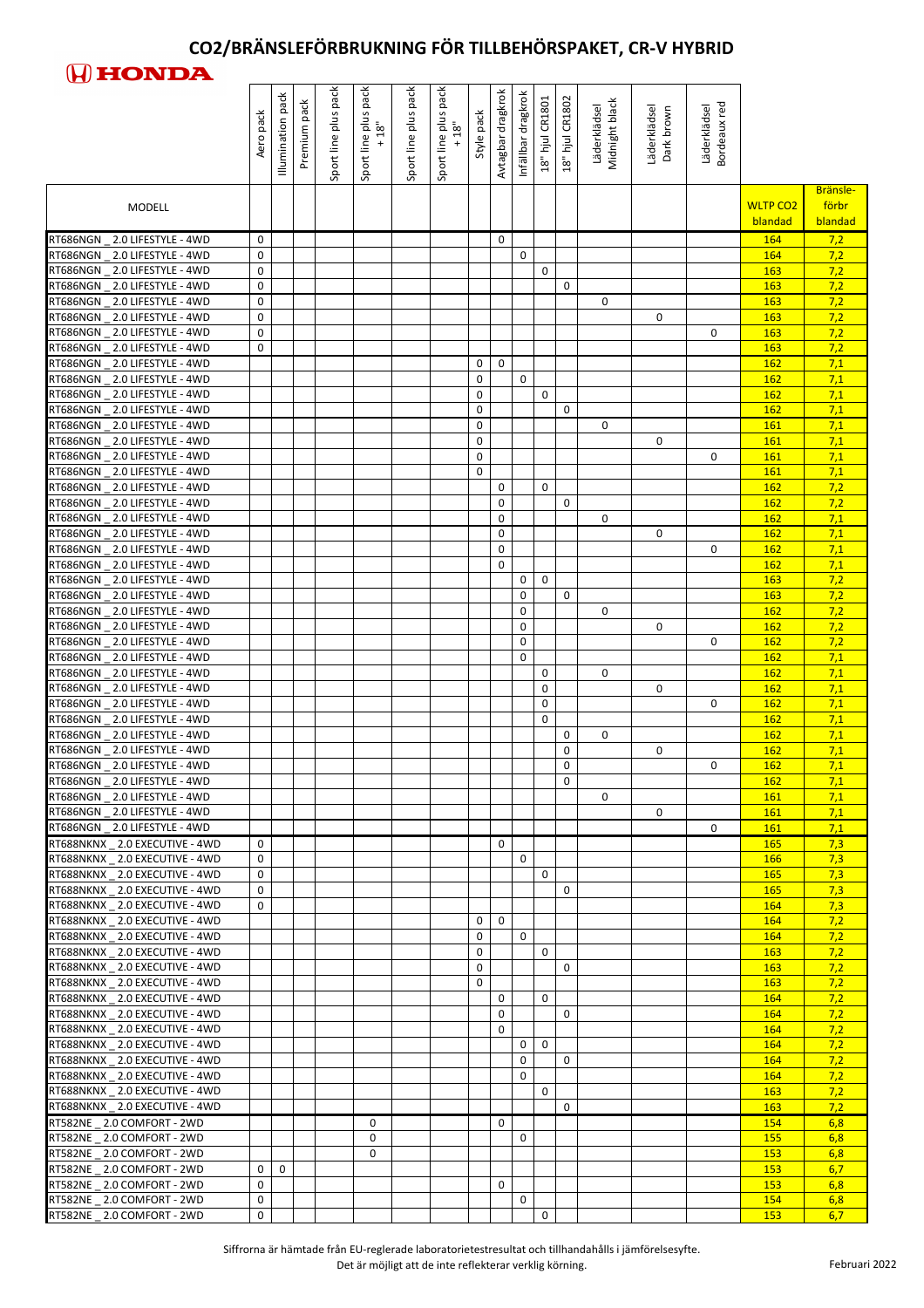

|                                                                | pack<br>Aero     | pack<br>Illumination | pack<br>Premium | Sport line plus pack | pack<br>Sport line plus<br>18" | pack<br>Sport line plus | pack<br>$\begin{array}{c}\n\text{Spot line plus p} \\ +18" \end{array}$ | Style pack   | Avtagbar dragkrok | Infällbar dragkrok | 18" hjul CR1801 | 18" hjul CR1802 | Midnight black<br>Läderklädsel | Läderklädsel<br>Dark brown | Bordeaux red<br>Läderklädsel |                            |                              |
|----------------------------------------------------------------|------------------|----------------------|-----------------|----------------------|--------------------------------|-------------------------|-------------------------------------------------------------------------|--------------|-------------------|--------------------|-----------------|-----------------|--------------------------------|----------------------------|------------------------------|----------------------------|------------------------------|
| <b>MODELL</b>                                                  |                  |                      |                 |                      |                                |                         |                                                                         |              |                   |                    |                 |                 |                                |                            |                              | <b>WLTP CO2</b><br>blandad | Bränsle-<br>förbr<br>blandad |
| RT582NE 2.0 COMFORT - 2WD                                      | 0                |                      |                 |                      |                                |                         |                                                                         |              |                   |                    |                 | $\mathbf{0}$    |                                |                            |                              | 153                        | 6,7                          |
| RT582NE 2.0 COMFORT - 2WD<br>RT582NE _ 2.0 COMFORT - 2WD       | 0<br>0           |                      |                 |                      |                                |                         |                                                                         |              |                   |                    |                 |                 | 0                              | 0                          |                              | <b>153</b><br>153          | 6,7<br>6,7                   |
| RT582NE _ 2.0 COMFORT - 2WD                                    | 0                |                      |                 |                      |                                |                         |                                                                         |              |                   |                    |                 |                 |                                |                            | $\mathbf{0}$                 | 153                        | 6,7                          |
| RT582NE _ 2.0 COMFORT - 2WD                                    | 0                |                      |                 |                      |                                |                         |                                                                         |              |                   |                    |                 |                 |                                |                            |                              | 152                        | 6,7                          |
| RT582NE _ 2.0 COMFORT - 2WD                                    |                  | 0                    |                 |                      |                                |                         |                                                                         | $\mathbf{0}$ |                   |                    |                 |                 |                                |                            |                              | 151                        | 6,6                          |
| RT582NE 2.0 COMFORT - 2WD<br>RT582NE _ 2.0 COMFORT - 2WD       |                  | 0<br>0               |                 |                      |                                |                         |                                                                         |              | $\pmb{0}$         | 0                  |                 |                 |                                |                            |                              | <b>151</b><br>152          | 6,7<br>6,7                   |
| RT582NE _ 2.0 COMFORT - 2WD                                    |                  | 0                    |                 |                      |                                |                         |                                                                         |              |                   |                    | 0               |                 |                                |                            |                              | 151                        | 6,7                          |
| RT582NE _ 2.0 COMFORT - 2WD                                    |                  | $\mathbf 0$          |                 |                      |                                |                         |                                                                         |              |                   |                    |                 | 0               |                                |                            |                              | <b>151</b>                 | 6,7                          |
| RT582NE 2.0 COMFORT - 2WD<br>RT582NE _ 2.0 COMFORT - 2WD       |                  | 0<br>$\mathbf 0$     |                 |                      |                                |                         |                                                                         |              |                   |                    |                 |                 | 0                              | $\mathbf{0}$               |                              | <b>151</b><br>151          | 6,6<br>6,6                   |
| RT582NE _ 2.0 COMFORT - 2WD                                    |                  | $\mathbf 0$          |                 |                      |                                |                         |                                                                         |              |                   |                    |                 |                 |                                |                            | 0                            | 151                        | 6,6                          |
| RT582NE _ 2.0 COMFORT - 2WD                                    |                  | 0                    |                 |                      |                                |                         |                                                                         |              |                   |                    |                 |                 |                                |                            |                              | 151                        | 6,6                          |
| RT582NE _ 2.0 COMFORT - 2WD                                    |                  |                      |                 | 0                    |                                |                         |                                                                         |              | 0                 |                    |                 |                 |                                |                            |                              | 154                        | 6,8                          |
| RT582NE _ 2.0 COMFORT - 2WD<br>RT582NE _ 2.0 COMFORT - 2WD     |                  |                      |                 | 0<br>0               |                                |                         |                                                                         |              |                   | 0                  |                 |                 |                                |                            |                              | 154<br>153                 | 6,8<br>6,7                   |
| RT582NE _ 2.0 COMFORT - 2WD                                    |                  |                      |                 |                      |                                |                         |                                                                         | 0            | $\mathbf 0$       |                    |                 |                 |                                |                            |                              | <b>151</b>                 | 6,7                          |
| RT582NE 2.0 COMFORT - 2WD                                      |                  |                      |                 |                      |                                |                         |                                                                         | 0            |                   | $\mathbf 0$        |                 |                 |                                |                            |                              | 152                        | 6,7                          |
| RT582NE _ 2.0 COMFORT - 2WD                                    |                  |                      |                 |                      |                                |                         |                                                                         | 0            |                   |                    | $\mathbf 0$     |                 |                                |                            |                              | 151                        | 6,7                          |
| RT582NE 2.0 COMFORT - 2WD<br>RT582NE 2.0 COMFORT - 2WD         |                  |                      |                 |                      |                                |                         |                                                                         | 0<br>0       |                   |                    |                 | $\mathbf 0$     | 0                              |                            |                              | <b>151</b><br>151          | 6,7<br>6,6                   |
| RT582NE _ 2.0 COMFORT - 2WD                                    |                  |                      |                 |                      |                                |                         |                                                                         | 0            |                   |                    |                 |                 |                                | $\mathbf{0}$               |                              | <b>151</b>                 | 6,6                          |
| RT582NE _ 2.0 COMFORT - 2WD                                    |                  |                      |                 |                      |                                |                         |                                                                         | 0            |                   |                    |                 |                 |                                |                            | 0                            | <b>151</b>                 | 6,6                          |
| RT582NE _ 2.0 COMFORT - 2WD                                    |                  |                      |                 |                      |                                |                         |                                                                         | $\mathbf 0$  |                   |                    |                 |                 |                                |                            |                              | 151                        | 6,6                          |
| RT582NE 2.0 COMFORT - 2WD<br>RT582NE _ 2.0 COMFORT - 2WD       |                  |                      |                 |                      |                                |                         |                                                                         |              | 0<br>0            |                    | $\mathbf 0$     | $\mathbf 0$     |                                |                            |                              | <b>152</b><br><b>152</b>   | 6,7<br>6,7                   |
| RT582NE 2.0 COMFORT - 2WD                                      |                  |                      |                 |                      |                                |                         |                                                                         |              | 0                 |                    |                 |                 | 0                              |                            |                              | <b>152</b>                 | 6,7                          |
| RT582NE _ 2.0 COMFORT - 2WD                                    |                  |                      |                 |                      |                                |                         |                                                                         |              | 0                 |                    |                 |                 |                                | 0                          |                              | <b>152</b>                 | 6,7                          |
| RT582NE _ 2.0 COMFORT - 2WD                                    |                  |                      |                 |                      |                                |                         |                                                                         |              | $\pmb{0}$         |                    |                 |                 |                                |                            | 0                            | 152                        | 6,7                          |
| RT582NE _ 2.0 COMFORT - 2WD<br>RT582NE _ 2.0 COMFORT - 2WD     |                  |                      |                 |                      |                                |                         |                                                                         |              | $\pmb{0}$         | 0                  | $\mathbf 0$     |                 |                                |                            |                              | <b>151</b><br><b>152</b>   | 6,7<br>6,7                   |
| RT582NE _ 2.0 COMFORT - 2WD                                    |                  |                      |                 |                      |                                |                         |                                                                         |              |                   | 0                  |                 | $\mathbf 0$     |                                |                            |                              | 152                        | 6,7                          |
| RT582NE _ 2.0 COMFORT - 2WD                                    |                  |                      |                 |                      |                                |                         |                                                                         |              |                   | 0                  |                 |                 | 0                              |                            |                              | <b>152</b>                 | 6,7                          |
| RT582NE _ 2.0 COMFORT - 2WD                                    |                  |                      |                 |                      |                                |                         |                                                                         |              |                   | 0                  |                 |                 |                                | $\Omega$                   |                              | <b>152</b>                 | 6,7                          |
| RT582NE _ 2.0 COMFORT - 2WD<br>RT582NE _ 2.0 COMFORT - 2WD     |                  |                      |                 |                      |                                |                         |                                                                         |              |                   | 0<br>0             |                 |                 |                                |                            | $\mathbf{0}$                 | 152<br><b>152</b>          | 6,7<br>6,7                   |
| RT582NE 2.0 COMFORT - 2WD                                      |                  |                      |                 |                      |                                |                         |                                                                         |              |                   |                    | $\mathbf 0$     |                 | $\mathbf 0$                    |                            |                              | <b>151</b>                 | 6,7                          |
| RT582NE 2.0 COMFORT - 2WD                                      |                  |                      |                 |                      |                                |                         |                                                                         |              |                   |                    | $\pmb{0}$       |                 |                                | $\mathbf{0}$               |                              | <b>151</b>                 | 6,7                          |
| RT582NE _ 2.0 COMFORT - 2WD                                    |                  |                      |                 |                      |                                |                         |                                                                         |              |                   |                    | 0               |                 |                                |                            | 0                            | <b>151</b>                 | 6,7                          |
| RT582NE _ 2.0 COMFORT - 2WD                                    |                  |                      |                 |                      |                                |                         |                                                                         |              |                   |                    | 0               |                 |                                |                            |                              | <b>151</b>                 | 6,7                          |
| RT582NE _ 2.0 COMFORT - 2WD<br>RT582NE _ 2.0 COMFORT - 2WD     |                  |                      |                 |                      |                                |                         |                                                                         |              |                   |                    |                 | 0<br>0          | 0                              | 0                          |                              | <b>151</b><br><b>151</b>   | 6,7<br>6,7                   |
| RT582NE _ 2.0 COMFORT - 2WD                                    |                  |                      |                 |                      |                                |                         |                                                                         |              |                   |                    |                 | $\mathbf 0$     |                                |                            | $\mathbf{0}$                 | 151                        | 6,7                          |
| RT582NE _ 2.0 COMFORT - 2WD                                    |                  |                      |                 |                      |                                |                         |                                                                         |              |                   |                    |                 | 0               |                                |                            |                              | <b>151</b>                 | 6,7                          |
| RT582NE 2.0 COMFORT - 2WD<br>RT582NE _ 2.0 COMFORT - 2WD       |                  |                      |                 |                      |                                |                         |                                                                         |              |                   |                    |                 |                 | $\mathbf 0$                    | $\mathbf{0}$               |                              | <b>151</b><br><b>151</b>   | 6,6<br>6,6                   |
| RT582NE _ 2.0 COMFORT - 2WD                                    |                  |                      |                 |                      |                                |                         |                                                                         |              |                   |                    |                 |                 |                                |                            | 0                            | <b>151</b>                 | 6,6                          |
| RT584NGX 2.0 ELEGANCE - 2WD                                    | 0                | 0                    |                 |                      |                                |                         |                                                                         |              |                   |                    |                 |                 |                                |                            |                              | 153                        | 6,7                          |
| RT584NGX _ 2.0 ELEGANCE - 2WD                                  | 0                |                      |                 |                      |                                |                         |                                                                         |              | 0                 |                    |                 |                 |                                |                            |                              | 154                        | 6,8                          |
| RT584NGX _ 2.0 ELEGANCE - 2WD                                  | 0                |                      |                 |                      |                                |                         |                                                                         |              |                   | $\mathbf 0$        |                 |                 |                                |                            |                              | 154                        | 6,8                          |
| RT584NGX _ 2.0 ELEGANCE - 2WD<br>RT584NGX _ 2.0 ELEGANCE - 2WD | 0<br>0           |                      |                 |                      |                                |                         |                                                                         |              |                   |                    | $\mathbf 0$     | $\mathbf 0$     |                                |                            |                              | 153<br>153                 | 6,8<br>6,8                   |
| RT584NGX _ 2.0 ELEGANCE - 2WD                                  | $\mathbf 0$      |                      |                 |                      |                                |                         |                                                                         |              |                   |                    |                 |                 | $\mathbf{0}$                   |                            |                              | <b>153</b>                 | 6,7                          |
| RT584NGX 2.0 ELEGANCE - 2WD                                    | 0                |                      |                 |                      |                                |                         |                                                                         |              |                   |                    |                 |                 |                                | $\Omega$                   |                              | 153                        | 6,7                          |
| RT584NGX 2.0 ELEGANCE - 2WD                                    | 0<br>$\mathbf 0$ |                      |                 |                      |                                |                         |                                                                         |              |                   |                    |                 |                 |                                |                            | 0                            | 153<br>153                 | 6,7                          |
| RT584NGX 2.0 ELEGANCE - 2WD<br>RT584NGX 2.0 ELEGANCE - 2WD     |                  | $\mathbf 0$          |                 |                      |                                |                         |                                                                         | $\mathbf 0$  |                   |                    |                 |                 |                                |                            |                              | <b>151</b>                 | 6,7<br>6,7                   |
| RT584NGX 2.0 ELEGANCE - 2WD                                    |                  | 0                    |                 |                      |                                |                         |                                                                         |              | $\mathbf 0$       |                    |                 |                 |                                |                            |                              | 152                        | 6,7                          |
| RT584NGX 2.0 ELEGANCE - 2WD                                    |                  | $\mathbf 0$          |                 |                      |                                |                         |                                                                         |              |                   | $\mathbf 0$        |                 |                 |                                |                            |                              | 152                        | 6,7                          |
| RT584NGX 2.0 ELEGANCE - 2WD                                    |                  | 0                    |                 |                      |                                |                         |                                                                         |              |                   |                    | $\mathbf 0$     |                 |                                |                            |                              | <b>151</b>                 | 6,7                          |
| RT584NGX 2.0 ELEGANCE - 2WD<br>RT584NGX 2.0 ELEGANCE - 2WD     |                  | 0<br>$\pmb{0}$       |                 |                      |                                |                         |                                                                         |              |                   |                    |                 | $\mathbf 0$     | $\mathbf 0$                    |                            |                              | <b>151</b><br>151          | 6,7<br>6,7                   |
| RT584NGX 2.0 ELEGANCE - 2WD                                    |                  | 0                    |                 |                      |                                |                         |                                                                         |              |                   |                    |                 |                 |                                | 0                          |                              | <b>151</b>                 | 6,7                          |

Siffrorna är hämtade från EU-reglerade laboratorietestresultat och tillhandahålls i jämförelsesyfte.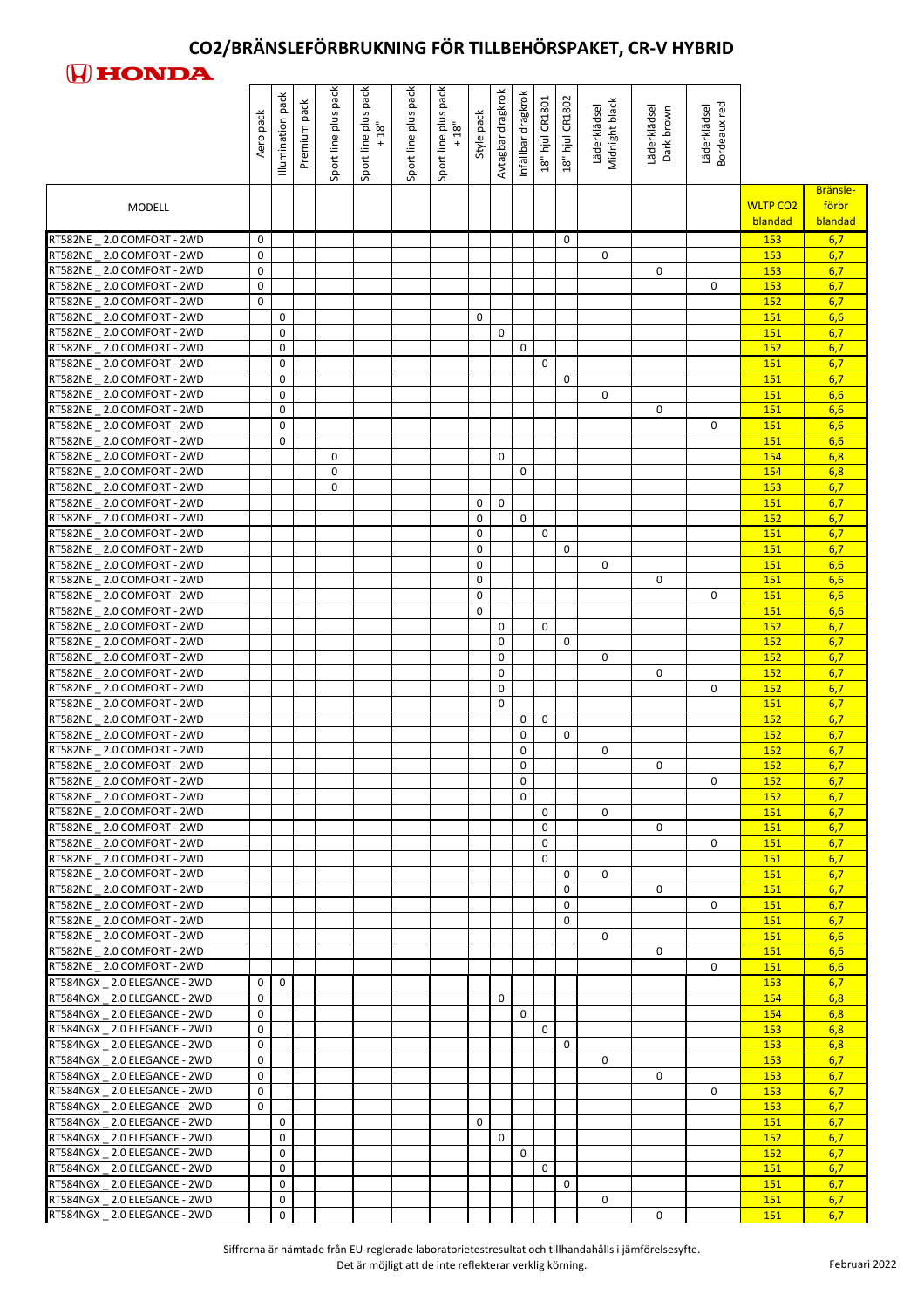

| Bränsle-<br>förbr<br><b>WLTP CO2</b><br><b>MODELL</b><br>blandad<br>blandad<br>6,7<br>RT584NGX 2.0 ELEGANCE - 2WD<br>0<br><b>151</b><br>$\Omega$<br>6,6<br>RT584NGX 2.0 ELEGANCE - 2WD<br>0<br><b>151</b><br>6,7<br>0<br>RT584NGX _ 2.0 ELEGANCE - 2WD<br>0<br>152<br>$\mathbf 0$<br>6,7<br>RT584NGX 2.0 ELEGANCE - 2WD<br>$\mathbf 0$<br>152<br>RT584NGX 2.0 ELEGANCE - 2WD<br>0<br>0<br>6,7<br><b>151</b><br>6,7<br>RT584NGX _ 2.0 ELEGANCE - 2WD<br>0<br>0<br>151<br>$\pmb{0}$<br>6,7<br>RT584NGX 2.0 ELEGANCE - 2WD<br>0<br><b>151</b><br>6,7<br>RT584NGX 2.0 ELEGANCE - 2WD<br>0<br>0<br>151<br>6,7<br>RT584NGX 2.0 ELEGANCE - 2WD<br>0<br>$\mathbf{0}$<br>151<br>RT584NGX _ 2.0 ELEGANCE - 2WD<br>6,6<br>0<br>151<br>$\mathbf 0$<br>6,7<br>$\pmb{0}$<br>152<br>6,7<br>$\mathbf 0$<br>RT584NGX _ 2.0 ELEGANCE - 2WD<br>0<br>152<br>0<br>6,7<br>RT584NGX 2.0 ELEGANCE - 2WD<br>0<br><b>152</b><br>6,7<br>RT584NGX 2.0 ELEGANCE - 2WD<br>0<br>0<br>152<br>$\pmb{0}$<br>6,7<br>$\mathbf{0}$<br>152<br>RT584NGX _ 2.0 ELEGANCE - 2WD<br>0<br>6,7<br>RT584NGX _ 2.0 ELEGANCE - 2WD<br><b>152</b><br>6,7<br>RT584NGX _ 2.0 ELEGANCE - 2WD<br>$\mathbf 0$<br>152<br>0<br>$\mathbf 0$<br>6,7<br>RT584NGX 2.0 ELEGANCE - 2WD<br>0<br><b>152</b><br>6,7<br>RT584NGX 2.0 ELEGANCE - 2WD<br>0<br>0<br>152<br>0<br>6,7<br>$\mathbf{0}$<br>152<br>RT584NGX 2.0 ELEGANCE - 2WD<br>RT584NGX 2.0 ELEGANCE - 2WD<br>0<br>6,7<br>0<br><b>152</b><br>$\pmb{0}$<br>6,7<br>RT584NGX 2.0 ELEGANCE - 2WD<br>152<br>$\pmb{0}$<br>RT584NGX 2.0 ELEGANCE - 2WD<br>$\mathbf{0}$<br><b>152</b><br>6,7<br>RT584NGX 2.0 ELEGANCE - 2WD<br>0<br>0<br><b>152</b><br>6,7<br>RT584NGX 2.0 ELEGANCE - 2WD<br>$\mathbf 0$<br>6,7<br>$\Omega$<br><b>152</b><br>$\pmb{0}$<br>6,7<br>151<br>0<br>$\mathbf 0$<br>6,7<br><b>152</b><br>RT584NGX 2.0 ELEGANCE - 2WD<br>0<br>$\mathbf{0}$<br>6,7<br><b>152</b><br>$\mathbf 0$<br>RT584NGX 2.0 ELEGANCE - 2WD<br>0<br>6,7<br><b>152</b><br>$\mathbf 0$<br>6,7<br>RT584NGX 2.0 ELEGANCE - 2WD<br><b>151</b><br>$\Omega$<br>6,7<br><b>151</b><br>6,7<br>RT584NGX 2.0 ELEGANCE - 2WD<br>$\mathbf{0}$<br><b>151</b><br>RT584NGX _ 2.0 ELEGANCE - 2WD<br>6,7<br>$\mathbf{0}$<br><b>151</b><br>RT585NGX 2.0 SPORTLINE 2WD<br>0<br>6,8<br>0<br><b>155</b><br>RT585NGX _ 2.0 SPORTLINE 2WD<br>0<br>0<br>6,8<br><b>155</b><br>RT585NGX _ 2.0 SPORTLINE 2WD<br>6,8<br>0<br>154<br>0<br>RT585NGX 2.0 SPORTLINE 2WD<br>0<br>6,7<br><b>152</b><br>RT585NGX 2.0 SPORTLINE 2WD<br>0<br>0<br>6,7<br><b>152</b><br>0<br>0<br>6,7<br><b>151</b><br>RT585NGX _ 2.0 SPORTLINE 2WD<br>0<br><b>151</b><br>6,6<br>6,8<br>$\mathbf{0}$<br>154<br>RT585NGX _ 2.0 SPORTLINE 2WD<br>0<br>0<br>6,8<br>RT585NGX 2.0 SPORTLINE 2WD<br>0<br><b>154</b><br>6,7<br>0<br><b>153</b><br>0<br>0<br>6,7<br><b>152</b><br>0<br>6,7<br>RT585NGX 2.0 SPORTLINE 2WD<br><b>152</b><br>$\mathbf 0$<br>6,7<br>RT585NGX 2.0 SPORTLINE 2WD<br>0<br><b>152</b><br>0<br>RT585NGX 2.0 SPORTLINE 2WD<br>6,7<br><b>152</b><br>RT585NGX _ 2.0 SPORTLINE 2WD<br>0<br>6,7<br><b>151</b><br>6,8<br>0<br>155<br>0<br>6,8<br>RT586NGN 2.0 LIFESTYLE - 2WD<br>0<br>0<br><b>155</b><br>RT586NGN 2.0 LIFESTYLE - 2WD<br>6,8<br>0<br>154<br>0<br>$\mathbf{0}$<br>6,8<br>RT586NGN 2.0 LIFESTYLE - 2WD<br><b>153</b><br>0<br>0<br>6,8<br><b>154</b><br>$\pmb{0}$<br>6,8<br>0<br><b>154</b><br>$\mathbf 0$<br>0<br>6,8<br>154<br>0<br>0<br>6,8<br>154<br>RT586NGN 2.0 LIFESTYLE - 2WD<br>0<br>6,8<br>$\mathbf 0$<br>153<br>RT586NGN 2.0 LIFESTYLE - 2WD<br>0<br>6,8<br>0<br><b>153</b><br>0<br>6,8<br>0<br><b>153</b><br>$\mathbf 0$<br>6,8<br><b>153</b><br>0<br>0<br>6,7<br>151<br>0<br>$\mathbf 0$<br>6,7<br>RT586NGN 2.0 LIFESTYLE - 2WD<br>152<br>0<br>RT586NGN 2.0 LIFESTYLE - 2WD<br>0<br>6,7<br>152 |                                | pack<br>Aero | pack<br>Illumination | pack<br>Premium | Sport line plus pack | pack<br>Sport line plus<br>18" | pack<br>Sport line plus | Sport line plus pack<br>+ 18" | Style pack | Avtagbar dragkrok | Infällbar dragkrok | 18" hjul CR1801 | 18" hjul CR1802 | Läderklädsel<br>Midnight black | Läderklädsel<br>Dark brown | Bordeaux red<br>Läderklädsel |  |
|-----------------------------------------------------------------------------------------------------------------------------------------------------------------------------------------------------------------------------------------------------------------------------------------------------------------------------------------------------------------------------------------------------------------------------------------------------------------------------------------------------------------------------------------------------------------------------------------------------------------------------------------------------------------------------------------------------------------------------------------------------------------------------------------------------------------------------------------------------------------------------------------------------------------------------------------------------------------------------------------------------------------------------------------------------------------------------------------------------------------------------------------------------------------------------------------------------------------------------------------------------------------------------------------------------------------------------------------------------------------------------------------------------------------------------------------------------------------------------------------------------------------------------------------------------------------------------------------------------------------------------------------------------------------------------------------------------------------------------------------------------------------------------------------------------------------------------------------------------------------------------------------------------------------------------------------------------------------------------------------------------------------------------------------------------------------------------------------------------------------------------------------------------------------------------------------------------------------------------------------------------------------------------------------------------------------------------------------------------------------------------------------------------------------------------------------------------------------------------------------------------------------------------------------------------------------------------------------------------------------------------------------------------------------------------------------------------------------------------------------------------------------------------------------------------------------------------------------------------------------------------------------------------------------------------------------------------------------------------------------------------------------------------------------------------------------------------------------------------------------------------------------------------------------------------------------------------------------------------------------------------------------------------------------------------------------------------------------------------------------------------------------------------------------------------------------------------------------------------------------------------------------------------------------------------------------------------------------------------------------------------------------------------------------------------------------------------------------------------------------------------|--------------------------------|--------------|----------------------|-----------------|----------------------|--------------------------------|-------------------------|-------------------------------|------------|-------------------|--------------------|-----------------|-----------------|--------------------------------|----------------------------|------------------------------|--|
|                                                                                                                                                                                                                                                                                                                                                                                                                                                                                                                                                                                                                                                                                                                                                                                                                                                                                                                                                                                                                                                                                                                                                                                                                                                                                                                                                                                                                                                                                                                                                                                                                                                                                                                                                                                                                                                                                                                                                                                                                                                                                                                                                                                                                                                                                                                                                                                                                                                                                                                                                                                                                                                                                                                                                                                                                                                                                                                                                                                                                                                                                                                                                                                                                                                                                                                                                                                                                                                                                                                                                                                                                                                                                                                                                     |                                |              |                      |                 |                      |                                |                         |                               |            |                   |                    |                 |                 |                                |                            |                              |  |
|                                                                                                                                                                                                                                                                                                                                                                                                                                                                                                                                                                                                                                                                                                                                                                                                                                                                                                                                                                                                                                                                                                                                                                                                                                                                                                                                                                                                                                                                                                                                                                                                                                                                                                                                                                                                                                                                                                                                                                                                                                                                                                                                                                                                                                                                                                                                                                                                                                                                                                                                                                                                                                                                                                                                                                                                                                                                                                                                                                                                                                                                                                                                                                                                                                                                                                                                                                                                                                                                                                                                                                                                                                                                                                                                                     |                                |              |                      |                 |                      |                                |                         |                               |            |                   |                    |                 |                 |                                |                            |                              |  |
|                                                                                                                                                                                                                                                                                                                                                                                                                                                                                                                                                                                                                                                                                                                                                                                                                                                                                                                                                                                                                                                                                                                                                                                                                                                                                                                                                                                                                                                                                                                                                                                                                                                                                                                                                                                                                                                                                                                                                                                                                                                                                                                                                                                                                                                                                                                                                                                                                                                                                                                                                                                                                                                                                                                                                                                                                                                                                                                                                                                                                                                                                                                                                                                                                                                                                                                                                                                                                                                                                                                                                                                                                                                                                                                                                     |                                |              |                      |                 |                      |                                |                         |                               |            |                   |                    |                 |                 |                                |                            |                              |  |
|                                                                                                                                                                                                                                                                                                                                                                                                                                                                                                                                                                                                                                                                                                                                                                                                                                                                                                                                                                                                                                                                                                                                                                                                                                                                                                                                                                                                                                                                                                                                                                                                                                                                                                                                                                                                                                                                                                                                                                                                                                                                                                                                                                                                                                                                                                                                                                                                                                                                                                                                                                                                                                                                                                                                                                                                                                                                                                                                                                                                                                                                                                                                                                                                                                                                                                                                                                                                                                                                                                                                                                                                                                                                                                                                                     |                                |              |                      |                 |                      |                                |                         |                               |            |                   |                    |                 |                 |                                |                            |                              |  |
|                                                                                                                                                                                                                                                                                                                                                                                                                                                                                                                                                                                                                                                                                                                                                                                                                                                                                                                                                                                                                                                                                                                                                                                                                                                                                                                                                                                                                                                                                                                                                                                                                                                                                                                                                                                                                                                                                                                                                                                                                                                                                                                                                                                                                                                                                                                                                                                                                                                                                                                                                                                                                                                                                                                                                                                                                                                                                                                                                                                                                                                                                                                                                                                                                                                                                                                                                                                                                                                                                                                                                                                                                                                                                                                                                     |                                |              |                      |                 |                      |                                |                         |                               |            |                   |                    |                 |                 |                                |                            |                              |  |
|                                                                                                                                                                                                                                                                                                                                                                                                                                                                                                                                                                                                                                                                                                                                                                                                                                                                                                                                                                                                                                                                                                                                                                                                                                                                                                                                                                                                                                                                                                                                                                                                                                                                                                                                                                                                                                                                                                                                                                                                                                                                                                                                                                                                                                                                                                                                                                                                                                                                                                                                                                                                                                                                                                                                                                                                                                                                                                                                                                                                                                                                                                                                                                                                                                                                                                                                                                                                                                                                                                                                                                                                                                                                                                                                                     |                                |              |                      |                 |                      |                                |                         |                               |            |                   |                    |                 |                 |                                |                            |                              |  |
|                                                                                                                                                                                                                                                                                                                                                                                                                                                                                                                                                                                                                                                                                                                                                                                                                                                                                                                                                                                                                                                                                                                                                                                                                                                                                                                                                                                                                                                                                                                                                                                                                                                                                                                                                                                                                                                                                                                                                                                                                                                                                                                                                                                                                                                                                                                                                                                                                                                                                                                                                                                                                                                                                                                                                                                                                                                                                                                                                                                                                                                                                                                                                                                                                                                                                                                                                                                                                                                                                                                                                                                                                                                                                                                                                     |                                |              |                      |                 |                      |                                |                         |                               |            |                   |                    |                 |                 |                                |                            |                              |  |
|                                                                                                                                                                                                                                                                                                                                                                                                                                                                                                                                                                                                                                                                                                                                                                                                                                                                                                                                                                                                                                                                                                                                                                                                                                                                                                                                                                                                                                                                                                                                                                                                                                                                                                                                                                                                                                                                                                                                                                                                                                                                                                                                                                                                                                                                                                                                                                                                                                                                                                                                                                                                                                                                                                                                                                                                                                                                                                                                                                                                                                                                                                                                                                                                                                                                                                                                                                                                                                                                                                                                                                                                                                                                                                                                                     |                                |              |                      |                 |                      |                                |                         |                               |            |                   |                    |                 |                 |                                |                            |                              |  |
|                                                                                                                                                                                                                                                                                                                                                                                                                                                                                                                                                                                                                                                                                                                                                                                                                                                                                                                                                                                                                                                                                                                                                                                                                                                                                                                                                                                                                                                                                                                                                                                                                                                                                                                                                                                                                                                                                                                                                                                                                                                                                                                                                                                                                                                                                                                                                                                                                                                                                                                                                                                                                                                                                                                                                                                                                                                                                                                                                                                                                                                                                                                                                                                                                                                                                                                                                                                                                                                                                                                                                                                                                                                                                                                                                     |                                |              |                      |                 |                      |                                |                         |                               |            |                   |                    |                 |                 |                                |                            |                              |  |
|                                                                                                                                                                                                                                                                                                                                                                                                                                                                                                                                                                                                                                                                                                                                                                                                                                                                                                                                                                                                                                                                                                                                                                                                                                                                                                                                                                                                                                                                                                                                                                                                                                                                                                                                                                                                                                                                                                                                                                                                                                                                                                                                                                                                                                                                                                                                                                                                                                                                                                                                                                                                                                                                                                                                                                                                                                                                                                                                                                                                                                                                                                                                                                                                                                                                                                                                                                                                                                                                                                                                                                                                                                                                                                                                                     | RT584NGX _ 2.0 ELEGANCE - 2WD  |              |                      |                 |                      |                                |                         |                               |            |                   |                    |                 |                 |                                |                            |                              |  |
|                                                                                                                                                                                                                                                                                                                                                                                                                                                                                                                                                                                                                                                                                                                                                                                                                                                                                                                                                                                                                                                                                                                                                                                                                                                                                                                                                                                                                                                                                                                                                                                                                                                                                                                                                                                                                                                                                                                                                                                                                                                                                                                                                                                                                                                                                                                                                                                                                                                                                                                                                                                                                                                                                                                                                                                                                                                                                                                                                                                                                                                                                                                                                                                                                                                                                                                                                                                                                                                                                                                                                                                                                                                                                                                                                     |                                |              |                      |                 |                      |                                |                         |                               |            |                   |                    |                 |                 |                                |                            |                              |  |
|                                                                                                                                                                                                                                                                                                                                                                                                                                                                                                                                                                                                                                                                                                                                                                                                                                                                                                                                                                                                                                                                                                                                                                                                                                                                                                                                                                                                                                                                                                                                                                                                                                                                                                                                                                                                                                                                                                                                                                                                                                                                                                                                                                                                                                                                                                                                                                                                                                                                                                                                                                                                                                                                                                                                                                                                                                                                                                                                                                                                                                                                                                                                                                                                                                                                                                                                                                                                                                                                                                                                                                                                                                                                                                                                                     |                                |              |                      |                 |                      |                                |                         |                               |            |                   |                    |                 |                 |                                |                            |                              |  |
|                                                                                                                                                                                                                                                                                                                                                                                                                                                                                                                                                                                                                                                                                                                                                                                                                                                                                                                                                                                                                                                                                                                                                                                                                                                                                                                                                                                                                                                                                                                                                                                                                                                                                                                                                                                                                                                                                                                                                                                                                                                                                                                                                                                                                                                                                                                                                                                                                                                                                                                                                                                                                                                                                                                                                                                                                                                                                                                                                                                                                                                                                                                                                                                                                                                                                                                                                                                                                                                                                                                                                                                                                                                                                                                                                     |                                |              |                      |                 |                      |                                |                         |                               |            |                   |                    |                 |                 |                                |                            |                              |  |
|                                                                                                                                                                                                                                                                                                                                                                                                                                                                                                                                                                                                                                                                                                                                                                                                                                                                                                                                                                                                                                                                                                                                                                                                                                                                                                                                                                                                                                                                                                                                                                                                                                                                                                                                                                                                                                                                                                                                                                                                                                                                                                                                                                                                                                                                                                                                                                                                                                                                                                                                                                                                                                                                                                                                                                                                                                                                                                                                                                                                                                                                                                                                                                                                                                                                                                                                                                                                                                                                                                                                                                                                                                                                                                                                                     |                                |              |                      |                 |                      |                                |                         |                               |            |                   |                    |                 |                 |                                |                            |                              |  |
|                                                                                                                                                                                                                                                                                                                                                                                                                                                                                                                                                                                                                                                                                                                                                                                                                                                                                                                                                                                                                                                                                                                                                                                                                                                                                                                                                                                                                                                                                                                                                                                                                                                                                                                                                                                                                                                                                                                                                                                                                                                                                                                                                                                                                                                                                                                                                                                                                                                                                                                                                                                                                                                                                                                                                                                                                                                                                                                                                                                                                                                                                                                                                                                                                                                                                                                                                                                                                                                                                                                                                                                                                                                                                                                                                     |                                |              |                      |                 |                      |                                |                         |                               |            |                   |                    |                 |                 |                                |                            |                              |  |
|                                                                                                                                                                                                                                                                                                                                                                                                                                                                                                                                                                                                                                                                                                                                                                                                                                                                                                                                                                                                                                                                                                                                                                                                                                                                                                                                                                                                                                                                                                                                                                                                                                                                                                                                                                                                                                                                                                                                                                                                                                                                                                                                                                                                                                                                                                                                                                                                                                                                                                                                                                                                                                                                                                                                                                                                                                                                                                                                                                                                                                                                                                                                                                                                                                                                                                                                                                                                                                                                                                                                                                                                                                                                                                                                                     |                                |              |                      |                 |                      |                                |                         |                               |            |                   |                    |                 |                 |                                |                            |                              |  |
|                                                                                                                                                                                                                                                                                                                                                                                                                                                                                                                                                                                                                                                                                                                                                                                                                                                                                                                                                                                                                                                                                                                                                                                                                                                                                                                                                                                                                                                                                                                                                                                                                                                                                                                                                                                                                                                                                                                                                                                                                                                                                                                                                                                                                                                                                                                                                                                                                                                                                                                                                                                                                                                                                                                                                                                                                                                                                                                                                                                                                                                                                                                                                                                                                                                                                                                                                                                                                                                                                                                                                                                                                                                                                                                                                     |                                |              |                      |                 |                      |                                |                         |                               |            |                   |                    |                 |                 |                                |                            |                              |  |
|                                                                                                                                                                                                                                                                                                                                                                                                                                                                                                                                                                                                                                                                                                                                                                                                                                                                                                                                                                                                                                                                                                                                                                                                                                                                                                                                                                                                                                                                                                                                                                                                                                                                                                                                                                                                                                                                                                                                                                                                                                                                                                                                                                                                                                                                                                                                                                                                                                                                                                                                                                                                                                                                                                                                                                                                                                                                                                                                                                                                                                                                                                                                                                                                                                                                                                                                                                                                                                                                                                                                                                                                                                                                                                                                                     |                                |              |                      |                 |                      |                                |                         |                               |            |                   |                    |                 |                 |                                |                            |                              |  |
|                                                                                                                                                                                                                                                                                                                                                                                                                                                                                                                                                                                                                                                                                                                                                                                                                                                                                                                                                                                                                                                                                                                                                                                                                                                                                                                                                                                                                                                                                                                                                                                                                                                                                                                                                                                                                                                                                                                                                                                                                                                                                                                                                                                                                                                                                                                                                                                                                                                                                                                                                                                                                                                                                                                                                                                                                                                                                                                                                                                                                                                                                                                                                                                                                                                                                                                                                                                                                                                                                                                                                                                                                                                                                                                                                     |                                |              |                      |                 |                      |                                |                         |                               |            |                   |                    |                 |                 |                                |                            |                              |  |
|                                                                                                                                                                                                                                                                                                                                                                                                                                                                                                                                                                                                                                                                                                                                                                                                                                                                                                                                                                                                                                                                                                                                                                                                                                                                                                                                                                                                                                                                                                                                                                                                                                                                                                                                                                                                                                                                                                                                                                                                                                                                                                                                                                                                                                                                                                                                                                                                                                                                                                                                                                                                                                                                                                                                                                                                                                                                                                                                                                                                                                                                                                                                                                                                                                                                                                                                                                                                                                                                                                                                                                                                                                                                                                                                                     |                                |              |                      |                 |                      |                                |                         |                               |            |                   |                    |                 |                 |                                |                            |                              |  |
|                                                                                                                                                                                                                                                                                                                                                                                                                                                                                                                                                                                                                                                                                                                                                                                                                                                                                                                                                                                                                                                                                                                                                                                                                                                                                                                                                                                                                                                                                                                                                                                                                                                                                                                                                                                                                                                                                                                                                                                                                                                                                                                                                                                                                                                                                                                                                                                                                                                                                                                                                                                                                                                                                                                                                                                                                                                                                                                                                                                                                                                                                                                                                                                                                                                                                                                                                                                                                                                                                                                                                                                                                                                                                                                                                     |                                |              |                      |                 |                      |                                |                         |                               |            |                   |                    |                 |                 |                                |                            |                              |  |
|                                                                                                                                                                                                                                                                                                                                                                                                                                                                                                                                                                                                                                                                                                                                                                                                                                                                                                                                                                                                                                                                                                                                                                                                                                                                                                                                                                                                                                                                                                                                                                                                                                                                                                                                                                                                                                                                                                                                                                                                                                                                                                                                                                                                                                                                                                                                                                                                                                                                                                                                                                                                                                                                                                                                                                                                                                                                                                                                                                                                                                                                                                                                                                                                                                                                                                                                                                                                                                                                                                                                                                                                                                                                                                                                                     | RT584NGX 2.0 ELEGANCE - 2WD    |              |                      |                 |                      |                                |                         |                               |            |                   |                    |                 |                 |                                |                            |                              |  |
|                                                                                                                                                                                                                                                                                                                                                                                                                                                                                                                                                                                                                                                                                                                                                                                                                                                                                                                                                                                                                                                                                                                                                                                                                                                                                                                                                                                                                                                                                                                                                                                                                                                                                                                                                                                                                                                                                                                                                                                                                                                                                                                                                                                                                                                                                                                                                                                                                                                                                                                                                                                                                                                                                                                                                                                                                                                                                                                                                                                                                                                                                                                                                                                                                                                                                                                                                                                                                                                                                                                                                                                                                                                                                                                                                     | RT584NGX 2.0 ELEGANCE - 2WD    |              |                      |                 |                      |                                |                         |                               |            |                   |                    |                 |                 |                                |                            |                              |  |
|                                                                                                                                                                                                                                                                                                                                                                                                                                                                                                                                                                                                                                                                                                                                                                                                                                                                                                                                                                                                                                                                                                                                                                                                                                                                                                                                                                                                                                                                                                                                                                                                                                                                                                                                                                                                                                                                                                                                                                                                                                                                                                                                                                                                                                                                                                                                                                                                                                                                                                                                                                                                                                                                                                                                                                                                                                                                                                                                                                                                                                                                                                                                                                                                                                                                                                                                                                                                                                                                                                                                                                                                                                                                                                                                                     |                                |              |                      |                 |                      |                                |                         |                               |            |                   |                    |                 |                 |                                |                            |                              |  |
|                                                                                                                                                                                                                                                                                                                                                                                                                                                                                                                                                                                                                                                                                                                                                                                                                                                                                                                                                                                                                                                                                                                                                                                                                                                                                                                                                                                                                                                                                                                                                                                                                                                                                                                                                                                                                                                                                                                                                                                                                                                                                                                                                                                                                                                                                                                                                                                                                                                                                                                                                                                                                                                                                                                                                                                                                                                                                                                                                                                                                                                                                                                                                                                                                                                                                                                                                                                                                                                                                                                                                                                                                                                                                                                                                     |                                |              |                      |                 |                      |                                |                         |                               |            |                   |                    |                 |                 |                                |                            |                              |  |
|                                                                                                                                                                                                                                                                                                                                                                                                                                                                                                                                                                                                                                                                                                                                                                                                                                                                                                                                                                                                                                                                                                                                                                                                                                                                                                                                                                                                                                                                                                                                                                                                                                                                                                                                                                                                                                                                                                                                                                                                                                                                                                                                                                                                                                                                                                                                                                                                                                                                                                                                                                                                                                                                                                                                                                                                                                                                                                                                                                                                                                                                                                                                                                                                                                                                                                                                                                                                                                                                                                                                                                                                                                                                                                                                                     | RT584NGX 2.0 ELEGANCE - 2WD    |              |                      |                 |                      |                                |                         |                               |            |                   |                    |                 |                 |                                |                            |                              |  |
|                                                                                                                                                                                                                                                                                                                                                                                                                                                                                                                                                                                                                                                                                                                                                                                                                                                                                                                                                                                                                                                                                                                                                                                                                                                                                                                                                                                                                                                                                                                                                                                                                                                                                                                                                                                                                                                                                                                                                                                                                                                                                                                                                                                                                                                                                                                                                                                                                                                                                                                                                                                                                                                                                                                                                                                                                                                                                                                                                                                                                                                                                                                                                                                                                                                                                                                                                                                                                                                                                                                                                                                                                                                                                                                                                     |                                |              |                      |                 |                      |                                |                         |                               |            |                   |                    |                 |                 |                                |                            |                              |  |
|                                                                                                                                                                                                                                                                                                                                                                                                                                                                                                                                                                                                                                                                                                                                                                                                                                                                                                                                                                                                                                                                                                                                                                                                                                                                                                                                                                                                                                                                                                                                                                                                                                                                                                                                                                                                                                                                                                                                                                                                                                                                                                                                                                                                                                                                                                                                                                                                                                                                                                                                                                                                                                                                                                                                                                                                                                                                                                                                                                                                                                                                                                                                                                                                                                                                                                                                                                                                                                                                                                                                                                                                                                                                                                                                                     |                                |              |                      |                 |                      |                                |                         |                               |            |                   |                    |                 |                 |                                |                            |                              |  |
|                                                                                                                                                                                                                                                                                                                                                                                                                                                                                                                                                                                                                                                                                                                                                                                                                                                                                                                                                                                                                                                                                                                                                                                                                                                                                                                                                                                                                                                                                                                                                                                                                                                                                                                                                                                                                                                                                                                                                                                                                                                                                                                                                                                                                                                                                                                                                                                                                                                                                                                                                                                                                                                                                                                                                                                                                                                                                                                                                                                                                                                                                                                                                                                                                                                                                                                                                                                                                                                                                                                                                                                                                                                                                                                                                     |                                |              |                      |                 |                      |                                |                         |                               |            |                   |                    |                 |                 |                                |                            |                              |  |
|                                                                                                                                                                                                                                                                                                                                                                                                                                                                                                                                                                                                                                                                                                                                                                                                                                                                                                                                                                                                                                                                                                                                                                                                                                                                                                                                                                                                                                                                                                                                                                                                                                                                                                                                                                                                                                                                                                                                                                                                                                                                                                                                                                                                                                                                                                                                                                                                                                                                                                                                                                                                                                                                                                                                                                                                                                                                                                                                                                                                                                                                                                                                                                                                                                                                                                                                                                                                                                                                                                                                                                                                                                                                                                                                                     |                                |              |                      |                 |                      |                                |                         |                               |            |                   |                    |                 |                 |                                |                            |                              |  |
|                                                                                                                                                                                                                                                                                                                                                                                                                                                                                                                                                                                                                                                                                                                                                                                                                                                                                                                                                                                                                                                                                                                                                                                                                                                                                                                                                                                                                                                                                                                                                                                                                                                                                                                                                                                                                                                                                                                                                                                                                                                                                                                                                                                                                                                                                                                                                                                                                                                                                                                                                                                                                                                                                                                                                                                                                                                                                                                                                                                                                                                                                                                                                                                                                                                                                                                                                                                                                                                                                                                                                                                                                                                                                                                                                     |                                |              |                      |                 |                      |                                |                         |                               |            |                   |                    |                 |                 |                                |                            |                              |  |
|                                                                                                                                                                                                                                                                                                                                                                                                                                                                                                                                                                                                                                                                                                                                                                                                                                                                                                                                                                                                                                                                                                                                                                                                                                                                                                                                                                                                                                                                                                                                                                                                                                                                                                                                                                                                                                                                                                                                                                                                                                                                                                                                                                                                                                                                                                                                                                                                                                                                                                                                                                                                                                                                                                                                                                                                                                                                                                                                                                                                                                                                                                                                                                                                                                                                                                                                                                                                                                                                                                                                                                                                                                                                                                                                                     |                                |              |                      |                 |                      |                                |                         |                               |            |                   |                    |                 |                 |                                |                            |                              |  |
|                                                                                                                                                                                                                                                                                                                                                                                                                                                                                                                                                                                                                                                                                                                                                                                                                                                                                                                                                                                                                                                                                                                                                                                                                                                                                                                                                                                                                                                                                                                                                                                                                                                                                                                                                                                                                                                                                                                                                                                                                                                                                                                                                                                                                                                                                                                                                                                                                                                                                                                                                                                                                                                                                                                                                                                                                                                                                                                                                                                                                                                                                                                                                                                                                                                                                                                                                                                                                                                                                                                                                                                                                                                                                                                                                     | RT585NGX 2.0 SPORTLINE 2WD     |              |                      |                 |                      |                                |                         |                               |            |                   |                    |                 |                 |                                |                            |                              |  |
|                                                                                                                                                                                                                                                                                                                                                                                                                                                                                                                                                                                                                                                                                                                                                                                                                                                                                                                                                                                                                                                                                                                                                                                                                                                                                                                                                                                                                                                                                                                                                                                                                                                                                                                                                                                                                                                                                                                                                                                                                                                                                                                                                                                                                                                                                                                                                                                                                                                                                                                                                                                                                                                                                                                                                                                                                                                                                                                                                                                                                                                                                                                                                                                                                                                                                                                                                                                                                                                                                                                                                                                                                                                                                                                                                     |                                |              |                      |                 |                      |                                |                         |                               |            |                   |                    |                 |                 |                                |                            |                              |  |
|                                                                                                                                                                                                                                                                                                                                                                                                                                                                                                                                                                                                                                                                                                                                                                                                                                                                                                                                                                                                                                                                                                                                                                                                                                                                                                                                                                                                                                                                                                                                                                                                                                                                                                                                                                                                                                                                                                                                                                                                                                                                                                                                                                                                                                                                                                                                                                                                                                                                                                                                                                                                                                                                                                                                                                                                                                                                                                                                                                                                                                                                                                                                                                                                                                                                                                                                                                                                                                                                                                                                                                                                                                                                                                                                                     |                                |              |                      |                 |                      |                                |                         |                               |            |                   |                    |                 |                 |                                |                            |                              |  |
|                                                                                                                                                                                                                                                                                                                                                                                                                                                                                                                                                                                                                                                                                                                                                                                                                                                                                                                                                                                                                                                                                                                                                                                                                                                                                                                                                                                                                                                                                                                                                                                                                                                                                                                                                                                                                                                                                                                                                                                                                                                                                                                                                                                                                                                                                                                                                                                                                                                                                                                                                                                                                                                                                                                                                                                                                                                                                                                                                                                                                                                                                                                                                                                                                                                                                                                                                                                                                                                                                                                                                                                                                                                                                                                                                     | RT585NGX _ 2.0 SPORTLINE 2WD   |              |                      |                 |                      |                                |                         |                               |            |                   |                    |                 |                 |                                |                            |                              |  |
|                                                                                                                                                                                                                                                                                                                                                                                                                                                                                                                                                                                                                                                                                                                                                                                                                                                                                                                                                                                                                                                                                                                                                                                                                                                                                                                                                                                                                                                                                                                                                                                                                                                                                                                                                                                                                                                                                                                                                                                                                                                                                                                                                                                                                                                                                                                                                                                                                                                                                                                                                                                                                                                                                                                                                                                                                                                                                                                                                                                                                                                                                                                                                                                                                                                                                                                                                                                                                                                                                                                                                                                                                                                                                                                                                     | RT585NGX 2.0 SPORTLINE 2WD     |              |                      |                 |                      |                                |                         |                               |            |                   |                    |                 |                 |                                |                            |                              |  |
|                                                                                                                                                                                                                                                                                                                                                                                                                                                                                                                                                                                                                                                                                                                                                                                                                                                                                                                                                                                                                                                                                                                                                                                                                                                                                                                                                                                                                                                                                                                                                                                                                                                                                                                                                                                                                                                                                                                                                                                                                                                                                                                                                                                                                                                                                                                                                                                                                                                                                                                                                                                                                                                                                                                                                                                                                                                                                                                                                                                                                                                                                                                                                                                                                                                                                                                                                                                                                                                                                                                                                                                                                                                                                                                                                     |                                |              |                      |                 |                      |                                |                         |                               |            |                   |                    |                 |                 |                                |                            |                              |  |
|                                                                                                                                                                                                                                                                                                                                                                                                                                                                                                                                                                                                                                                                                                                                                                                                                                                                                                                                                                                                                                                                                                                                                                                                                                                                                                                                                                                                                                                                                                                                                                                                                                                                                                                                                                                                                                                                                                                                                                                                                                                                                                                                                                                                                                                                                                                                                                                                                                                                                                                                                                                                                                                                                                                                                                                                                                                                                                                                                                                                                                                                                                                                                                                                                                                                                                                                                                                                                                                                                                                                                                                                                                                                                                                                                     |                                |              |                      |                 |                      |                                |                         |                               |            |                   |                    |                 |                 |                                |                            |                              |  |
|                                                                                                                                                                                                                                                                                                                                                                                                                                                                                                                                                                                                                                                                                                                                                                                                                                                                                                                                                                                                                                                                                                                                                                                                                                                                                                                                                                                                                                                                                                                                                                                                                                                                                                                                                                                                                                                                                                                                                                                                                                                                                                                                                                                                                                                                                                                                                                                                                                                                                                                                                                                                                                                                                                                                                                                                                                                                                                                                                                                                                                                                                                                                                                                                                                                                                                                                                                                                                                                                                                                                                                                                                                                                                                                                                     |                                |              |                      |                 |                      |                                |                         |                               |            |                   |                    |                 |                 |                                |                            |                              |  |
|                                                                                                                                                                                                                                                                                                                                                                                                                                                                                                                                                                                                                                                                                                                                                                                                                                                                                                                                                                                                                                                                                                                                                                                                                                                                                                                                                                                                                                                                                                                                                                                                                                                                                                                                                                                                                                                                                                                                                                                                                                                                                                                                                                                                                                                                                                                                                                                                                                                                                                                                                                                                                                                                                                                                                                                                                                                                                                                                                                                                                                                                                                                                                                                                                                                                                                                                                                                                                                                                                                                                                                                                                                                                                                                                                     | RT586NGN 2.0 LIFESTYLE - 2WD   |              |                      |                 |                      |                                |                         |                               |            |                   |                    |                 |                 |                                |                            |                              |  |
|                                                                                                                                                                                                                                                                                                                                                                                                                                                                                                                                                                                                                                                                                                                                                                                                                                                                                                                                                                                                                                                                                                                                                                                                                                                                                                                                                                                                                                                                                                                                                                                                                                                                                                                                                                                                                                                                                                                                                                                                                                                                                                                                                                                                                                                                                                                                                                                                                                                                                                                                                                                                                                                                                                                                                                                                                                                                                                                                                                                                                                                                                                                                                                                                                                                                                                                                                                                                                                                                                                                                                                                                                                                                                                                                                     |                                |              |                      |                 |                      |                                |                         |                               |            |                   |                    |                 |                 |                                |                            |                              |  |
|                                                                                                                                                                                                                                                                                                                                                                                                                                                                                                                                                                                                                                                                                                                                                                                                                                                                                                                                                                                                                                                                                                                                                                                                                                                                                                                                                                                                                                                                                                                                                                                                                                                                                                                                                                                                                                                                                                                                                                                                                                                                                                                                                                                                                                                                                                                                                                                                                                                                                                                                                                                                                                                                                                                                                                                                                                                                                                                                                                                                                                                                                                                                                                                                                                                                                                                                                                                                                                                                                                                                                                                                                                                                                                                                                     |                                |              |                      |                 |                      |                                |                         |                               |            |                   |                    |                 |                 |                                |                            |                              |  |
|                                                                                                                                                                                                                                                                                                                                                                                                                                                                                                                                                                                                                                                                                                                                                                                                                                                                                                                                                                                                                                                                                                                                                                                                                                                                                                                                                                                                                                                                                                                                                                                                                                                                                                                                                                                                                                                                                                                                                                                                                                                                                                                                                                                                                                                                                                                                                                                                                                                                                                                                                                                                                                                                                                                                                                                                                                                                                                                                                                                                                                                                                                                                                                                                                                                                                                                                                                                                                                                                                                                                                                                                                                                                                                                                                     | RT586NGN _ 2.0 LIFESTYLE - 2WD |              |                      |                 |                      |                                |                         |                               |            |                   |                    |                 |                 |                                |                            |                              |  |
|                                                                                                                                                                                                                                                                                                                                                                                                                                                                                                                                                                                                                                                                                                                                                                                                                                                                                                                                                                                                                                                                                                                                                                                                                                                                                                                                                                                                                                                                                                                                                                                                                                                                                                                                                                                                                                                                                                                                                                                                                                                                                                                                                                                                                                                                                                                                                                                                                                                                                                                                                                                                                                                                                                                                                                                                                                                                                                                                                                                                                                                                                                                                                                                                                                                                                                                                                                                                                                                                                                                                                                                                                                                                                                                                                     | RT586NGN _ 2.0 LIFESTYLE - 2WD |              |                      |                 |                      |                                |                         |                               |            |                   |                    |                 |                 |                                |                            |                              |  |
|                                                                                                                                                                                                                                                                                                                                                                                                                                                                                                                                                                                                                                                                                                                                                                                                                                                                                                                                                                                                                                                                                                                                                                                                                                                                                                                                                                                                                                                                                                                                                                                                                                                                                                                                                                                                                                                                                                                                                                                                                                                                                                                                                                                                                                                                                                                                                                                                                                                                                                                                                                                                                                                                                                                                                                                                                                                                                                                                                                                                                                                                                                                                                                                                                                                                                                                                                                                                                                                                                                                                                                                                                                                                                                                                                     | RT586NGN _ 2.0 LIFESTYLE - 2WD |              |                      |                 |                      |                                |                         |                               |            |                   |                    |                 |                 |                                |                            |                              |  |
|                                                                                                                                                                                                                                                                                                                                                                                                                                                                                                                                                                                                                                                                                                                                                                                                                                                                                                                                                                                                                                                                                                                                                                                                                                                                                                                                                                                                                                                                                                                                                                                                                                                                                                                                                                                                                                                                                                                                                                                                                                                                                                                                                                                                                                                                                                                                                                                                                                                                                                                                                                                                                                                                                                                                                                                                                                                                                                                                                                                                                                                                                                                                                                                                                                                                                                                                                                                                                                                                                                                                                                                                                                                                                                                                                     | RT586NGN _ 2.0 LIFESTYLE - 2WD |              |                      |                 |                      |                                |                         |                               |            |                   |                    |                 |                 |                                |                            |                              |  |
|                                                                                                                                                                                                                                                                                                                                                                                                                                                                                                                                                                                                                                                                                                                                                                                                                                                                                                                                                                                                                                                                                                                                                                                                                                                                                                                                                                                                                                                                                                                                                                                                                                                                                                                                                                                                                                                                                                                                                                                                                                                                                                                                                                                                                                                                                                                                                                                                                                                                                                                                                                                                                                                                                                                                                                                                                                                                                                                                                                                                                                                                                                                                                                                                                                                                                                                                                                                                                                                                                                                                                                                                                                                                                                                                                     |                                |              |                      |                 |                      |                                |                         |                               |            |                   |                    |                 |                 |                                |                            |                              |  |
|                                                                                                                                                                                                                                                                                                                                                                                                                                                                                                                                                                                                                                                                                                                                                                                                                                                                                                                                                                                                                                                                                                                                                                                                                                                                                                                                                                                                                                                                                                                                                                                                                                                                                                                                                                                                                                                                                                                                                                                                                                                                                                                                                                                                                                                                                                                                                                                                                                                                                                                                                                                                                                                                                                                                                                                                                                                                                                                                                                                                                                                                                                                                                                                                                                                                                                                                                                                                                                                                                                                                                                                                                                                                                                                                                     | RT586NGN 2.0 LIFESTYLE - 2WD   |              |                      |                 |                      |                                |                         |                               |            |                   |                    |                 |                 |                                |                            |                              |  |
|                                                                                                                                                                                                                                                                                                                                                                                                                                                                                                                                                                                                                                                                                                                                                                                                                                                                                                                                                                                                                                                                                                                                                                                                                                                                                                                                                                                                                                                                                                                                                                                                                                                                                                                                                                                                                                                                                                                                                                                                                                                                                                                                                                                                                                                                                                                                                                                                                                                                                                                                                                                                                                                                                                                                                                                                                                                                                                                                                                                                                                                                                                                                                                                                                                                                                                                                                                                                                                                                                                                                                                                                                                                                                                                                                     | RT586NGN 2.0 LIFESTYLE - 2WD   |              |                      |                 |                      |                                |                         |                               |            |                   |                    |                 |                 |                                |                            |                              |  |
|                                                                                                                                                                                                                                                                                                                                                                                                                                                                                                                                                                                                                                                                                                                                                                                                                                                                                                                                                                                                                                                                                                                                                                                                                                                                                                                                                                                                                                                                                                                                                                                                                                                                                                                                                                                                                                                                                                                                                                                                                                                                                                                                                                                                                                                                                                                                                                                                                                                                                                                                                                                                                                                                                                                                                                                                                                                                                                                                                                                                                                                                                                                                                                                                                                                                                                                                                                                                                                                                                                                                                                                                                                                                                                                                                     | RT586NGN 2.0 LIFESTYLE - 2WD   |              |                      |                 |                      |                                |                         |                               |            |                   |                    |                 |                 |                                |                            |                              |  |
|                                                                                                                                                                                                                                                                                                                                                                                                                                                                                                                                                                                                                                                                                                                                                                                                                                                                                                                                                                                                                                                                                                                                                                                                                                                                                                                                                                                                                                                                                                                                                                                                                                                                                                                                                                                                                                                                                                                                                                                                                                                                                                                                                                                                                                                                                                                                                                                                                                                                                                                                                                                                                                                                                                                                                                                                                                                                                                                                                                                                                                                                                                                                                                                                                                                                                                                                                                                                                                                                                                                                                                                                                                                                                                                                                     |                                |              |                      |                 |                      |                                |                         |                               |            |                   |                    |                 |                 |                                |                            |                              |  |
| 0<br>6,7<br>0<br>152                                                                                                                                                                                                                                                                                                                                                                                                                                                                                                                                                                                                                                                                                                                                                                                                                                                                                                                                                                                                                                                                                                                                                                                                                                                                                                                                                                                                                                                                                                                                                                                                                                                                                                                                                                                                                                                                                                                                                                                                                                                                                                                                                                                                                                                                                                                                                                                                                                                                                                                                                                                                                                                                                                                                                                                                                                                                                                                                                                                                                                                                                                                                                                                                                                                                                                                                                                                                                                                                                                                                                                                                                                                                                                                                | RT586NGN _ 2.0 LIFESTYLE - 2WD |              |                      |                 |                      |                                |                         |                               |            |                   |                    |                 |                 |                                |                            |                              |  |

Siffrorna är hämtade från EU-reglerade laboratorietestresultat och tillhandahålls i jämförelsesyfte.